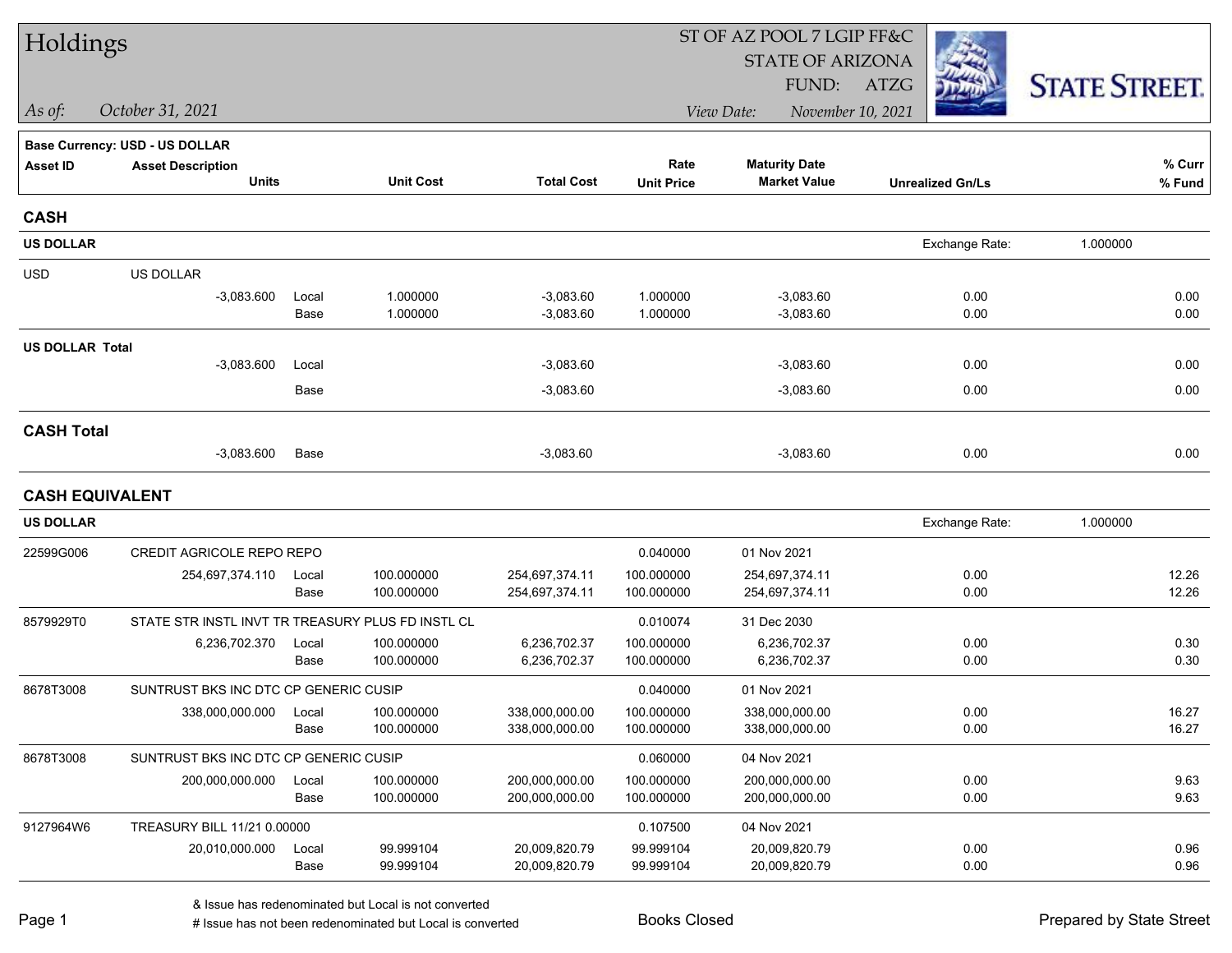| Holdings        |                                |               |                        |                                |                        | ST OF AZ POOL 7 LGIP FF&C       |                         |                      |  |
|-----------------|--------------------------------|---------------|------------------------|--------------------------------|------------------------|---------------------------------|-------------------------|----------------------|--|
|                 |                                |               |                        |                                |                        | <b>STATE OF ARIZONA</b>         |                         |                      |  |
|                 |                                |               |                        |                                |                        | FUND:                           | <b>ATZG</b>             | <b>STATE STREET.</b> |  |
| As of:          | October 31, 2021               |               |                        |                                |                        | View Date:<br>November 10, 2021 |                         |                      |  |
|                 | Base Currency: USD - US DOLLAR |               |                        |                                |                        |                                 |                         |                      |  |
| <b>Asset ID</b> | <b>Asset Description</b>       |               |                        |                                | Rate                   | <b>Maturity Date</b>            |                         | $%$ Curr             |  |
|                 | <b>Units</b>                   |               | <b>Unit Cost</b>       | <b>Total Cost</b>              | <b>Unit Price</b>      | <b>Market Value</b>             | <b>Unrealized Gn/Ls</b> | % Fund               |  |
| 912796A90       | TREASURY BILL 12/21 0.00000    |               |                        |                                | 0.095000               | 30 Dec 2021                     |                         |                      |  |
|                 | 37,000,000.000                 | Local<br>Base | 99.988403<br>99.988403 | 36,995,709.24<br>36,995,709.24 | 99.988403<br>99.988403 | 36,995,709.24<br>36,995,709.24  | 0.00<br>0.00            | 1.78<br>1.78         |  |
| 912796D30       | TREASURY BILL 02/22 0.00000    |               |                        |                                | 0.065000               | 24 Feb 2022                     |                         |                      |  |
|                 | 10,000,000.000                 | Local<br>Base | 99.979236<br>99.979236 | 9,997,923.61<br>9,997,923.61   | 99.979236<br>99.979236 | 9,997,923.61<br>9,997,923.61    | 0.00<br>0.00            | 0.48<br>0.48         |  |
| 912796J67       | TREASURY BILL 12/21 0.00000    |               |                        |                                | 0.075000               | 16 Dec 2021                     |                         |                      |  |
|                 | 30,000,000.000                 | Local<br>Base | 99.991458<br>99.991458 | 29,997,437.50<br>29,997,437.50 | 99.991458<br>99.991458 | 29,997,437.50<br>29,997,437.50  | 0.00<br>0.00            | 1.44<br>1.44         |  |
| 912796J75       | TREASURY BILL 12/21 0.00000    |               |                        |                                | 0.082500               | 23 Dec 2021                     |                         |                      |  |
|                 | 20,000,000.000                 | Local<br>Base | 99.988083<br>99.988083 | 19,997,616.66<br>19,997,616.66 | 99.988083<br>99.988083 | 19,997,616.66<br>19,997,616.66  | 0.00<br>0.00            | 0.96<br>0.96         |  |
| 912796K57       | TREASURY BILL 07/22 0.00000    |               |                        |                                | 0.072500               | 14 Jul 2022                     |                         |                      |  |
|                 | 10,000,000.000                 | Local<br>Base | 99.948646<br>99.948646 | 9,994,864.58<br>9,994,864.58   | 99.948646<br>99.948646 | 9,994,864.58<br>9,994,864.58    | 0.00<br>0.00            | 0.48<br>0.48         |  |
| 912796K65       | TREASURY BILL 01/22 0.00000    |               |                        |                                | 0.061500               | 06 Jan 2022                     |                         |                      |  |
|                 | 20,000,000.000                 | Local<br>Base | 99.988725<br>99.988725 | 19,997,745.00<br>19,997,745.00 | 99.988725<br>99.988725 | 19,997,745.00<br>19,997,745.00  | 0.00<br>0.00            | 0.96<br>0.96         |  |
| 912796L64       | TREASURY BILL 08/22 0.00000    |               |                        |                                | 0.077500               | 11 Aug 2022                     |                         |                      |  |
|                 | 10,000,000.000                 | Local<br>Base | 99.939076<br>99.939076 | 9,993,907.64<br>9,993,907.64   | 99.939076<br>99.939076 | 9,993,907.64<br>9,993,907.64    | 0.00<br>0.00            | 0.48<br>0.48         |  |
| 912796M71       | TREASURY BILL 09/22 0.00000    |               |                        |                                | 0.090000               | 08 Sep 2022                     |                         |                      |  |
|                 | 20,000,000.000                 | Local<br>Base | 99.929593<br>99.929593 | 19,985,918.61<br>19,985,918.61 | 99.929593<br>99.929593 | 19,985,918.61<br>19,985,918.61  | 0.00<br>0.00            | 0.96<br>0.96         |  |
| 912796N54       | TREASURY BILL 11/21 0.00000    |               |                        |                                | 0.084200               | 09 Nov 2021                     |                         |                      |  |
|                 | 20,000,000.000                 | Local<br>Base | 99.998129<br>99.998129 | 19,999,625.78<br>19,999,625.78 | 99.998129<br>99.998129 | 19,999,625.78<br>19,999,625.78  | 0.00<br>0.00            | 0.96<br>0.96         |  |
| 926NKW009       | AMHERST PIERPONT 04/15 VAR     |               |                        |                                | 0.050000               | 01 Nov 2021                     |                         |                      |  |

Base 100.000000 40,000,000.00 100.000000 40,000,000.00 0.00 1.93

40,000,000.000 Local 100.000000 40,000,000.00 100.000000 40,000,000.00 0.00 1.93

ST OF AZ POOL 7 LGIP FF&C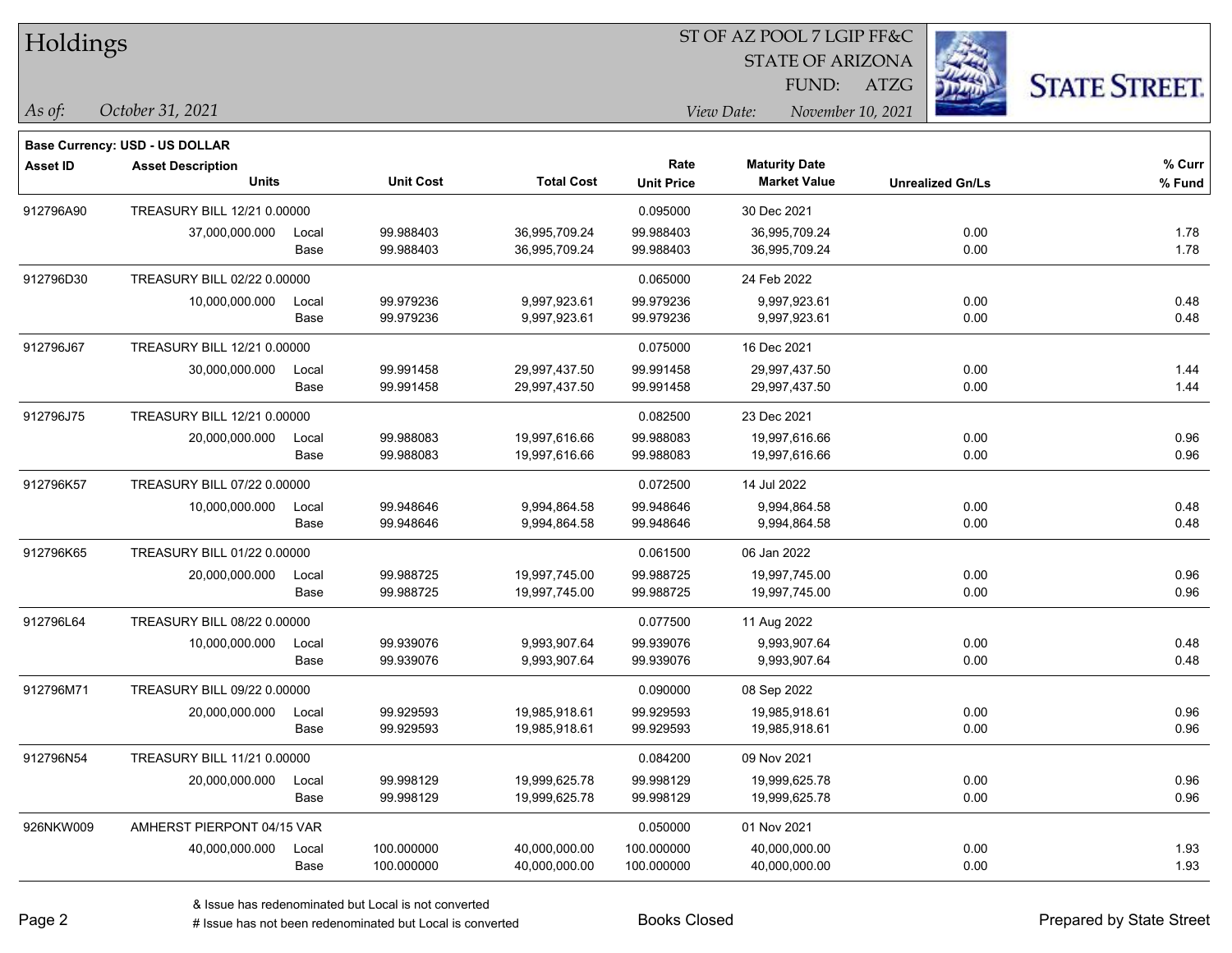| Holdings |
|----------|
|          |

STATE OF ARIZONA

FUND: ATZG



**Base Currency: USD - US DOLLAR**

*October 31, 2021 As of: View Date: November 10, 2021*

| <b>Asset ID</b> | <b>Asset Description</b>             |       |                  |                   | Rate              | <b>Maturity Date</b> |                         | % Curr |
|-----------------|--------------------------------------|-------|------------------|-------------------|-------------------|----------------------|-------------------------|--------|
|                 | <b>Units</b>                         |       | <b>Unit Cost</b> | <b>Total Cost</b> | <b>Unit Price</b> | <b>Market Value</b>  | <b>Unrealized Gn/Ls</b> | % Fund |
| 926NKW009       | AMHERST PIERPONT 04/15 VAR           |       |                  |                   | 0.050000          | 08 Nov 2021          |                         |        |
|                 | 40,000,000.000                       | Local | 100.000000       | 40,000,000.00     | 100.000000        | 40,000,000.00        | 0.00                    | 1.93   |
|                 |                                      | Base  | 100.000000       | 40,000,000.00     | 100.000000        | 40,000,000.00        | 0.00                    | 1.93   |
| 926NKW009       | AMHERST PIERPONT 04/15 VAR           |       |                  |                   | 0.050000          | 15 Nov 2021          |                         |        |
|                 | 50,000,000.000                       | Local | 100.000000       | 50,000,000.00     | 100.000000        | 50,000,000.00        | 0.00                    | 2.41   |
|                 |                                      | Base  | 100.000000       | 50,000,000.00     | 100.000000        | 50,000,000.00        | 0.00                    | 2.41   |
| 935MUR901       | <b>WESTERN ALLIANCE BANK</b>         |       |                  |                   | 0.250000          | 31 Mar 2022          |                         |        |
|                 | 5,001,869.090                        | Local | 100.000000       | 5,001,869.09      | 100.000000        | 5,001,869.09         | 0.00                    | 0.24   |
|                 |                                      | Base  | 100.000000       | 5,001,869.09      | 100.000000        | 5,001,869.09         | 0.00                    | 0.24   |
| 942PVK008       | WAM AZ 1 WAM AZR 1                   |       |                  |                   | 0.250000          | 14 Apr 2022          |                         |        |
|                 | 5,000,000.000                        | Local | 100.000000       | 5,000,000.00      | 100.000000        | 5,000,000.00         | 0.00                    | 0.24   |
|                 |                                      | Base  | 100.000000       | 5,000,000.00      | 100.000000        | 5,000,000.00         | 0.00                    | 0.24   |
| 942PVKII0       | WAM AZ 2 WAM AZR 2                   |       |                  |                   | 0.250000          | 21 Apr 2022          |                         |        |
|                 | 5,000,000.000                        | Local | 100.000000       | 5,000,000.00      | 100.000000        | 5,000,000.00         | 0.00                    | 0.24   |
|                 |                                      | Base  | 100.000000       | 5,000,000.00      | 100.000000        | 5,000,000.00         | 0.00                    | 0.24   |
| 942PVL006       | WAM AZ 4 WAM AZR 4                   |       |                  |                   | 0.000000          | 01 Nov 2021          |                         |        |
|                 | 38,027,906.830                       | Local | 100.000000       | 38,027,906.83     | 100.000000        | 38,027,906.83        | 0.00                    | 1.83   |
|                 |                                      | Base  | 100.000000       | 38,027,906.83     | 100.000000        | 38,027,906.83        | 0.00                    | 1.83   |
| 942PVNII4       | WAM AZ 7 WAM AZR 7                   |       |                  |                   | 0.250000          | 16 Dec 2021          |                         |        |
|                 | 5,000,000.000                        | Local | 100.000000       | 5,000,000.00      | 100.000000        | 5,000,000.00         | 0.00                    | 0.24   |
|                 |                                      | Base  | 100.000000       | 5,000,000.00      | 100.000000        | 5,000,000.00         | 0.00                    | 0.24   |
| 95763A914       | WESTERN ALLIANCE BANCORP PP          |       |                  |                   | 0.250000          | 23 Jun 2022          |                         |        |
|                 | 5,004,983.720                        | Local | 100.000000       | 5,004,983.72      | 100.000000        | 5,004,983.72         | 0.00                    | 0.24   |
|                 |                                      | Base  | 100.000000       | 5,004,983.72      | 100.000000        | 5,004,983.72         | 0.00                    | 0.24   |
| 979RFJ001       | ALLIANCE BANK OF ARIZONA MONEY       |       |                  |                   | 0.050000          | 01 Nov 2021          |                         |        |
|                 | 3,084.710                            | Local | 100.000000       | 3,084.71          | 100.000000        | 3,084.71             | 0.00                    | 0.00   |
|                 |                                      | Base  | 100.000000       | 3,084.71          | 100.000000        | 3,084.71             | 0.00                    | 0.00   |
| 993YHF905       | WAM CORE PLS SSBT SEC ID IGTF2380002 |       |                  |                   | 0.250000          | 07 Apr 2022          |                         |        |
|                 | 10,000,000.000                       | Local | 100.000000       | 10,000,000.00     | 100.000000        | 10,000,000.00        | 0.00                    | 0.48   |
|                 |                                      | Base  | 100.000000       | 10,000,000.00     | 100.000000        | 10,000,000.00        | 0.00                    | 0.48   |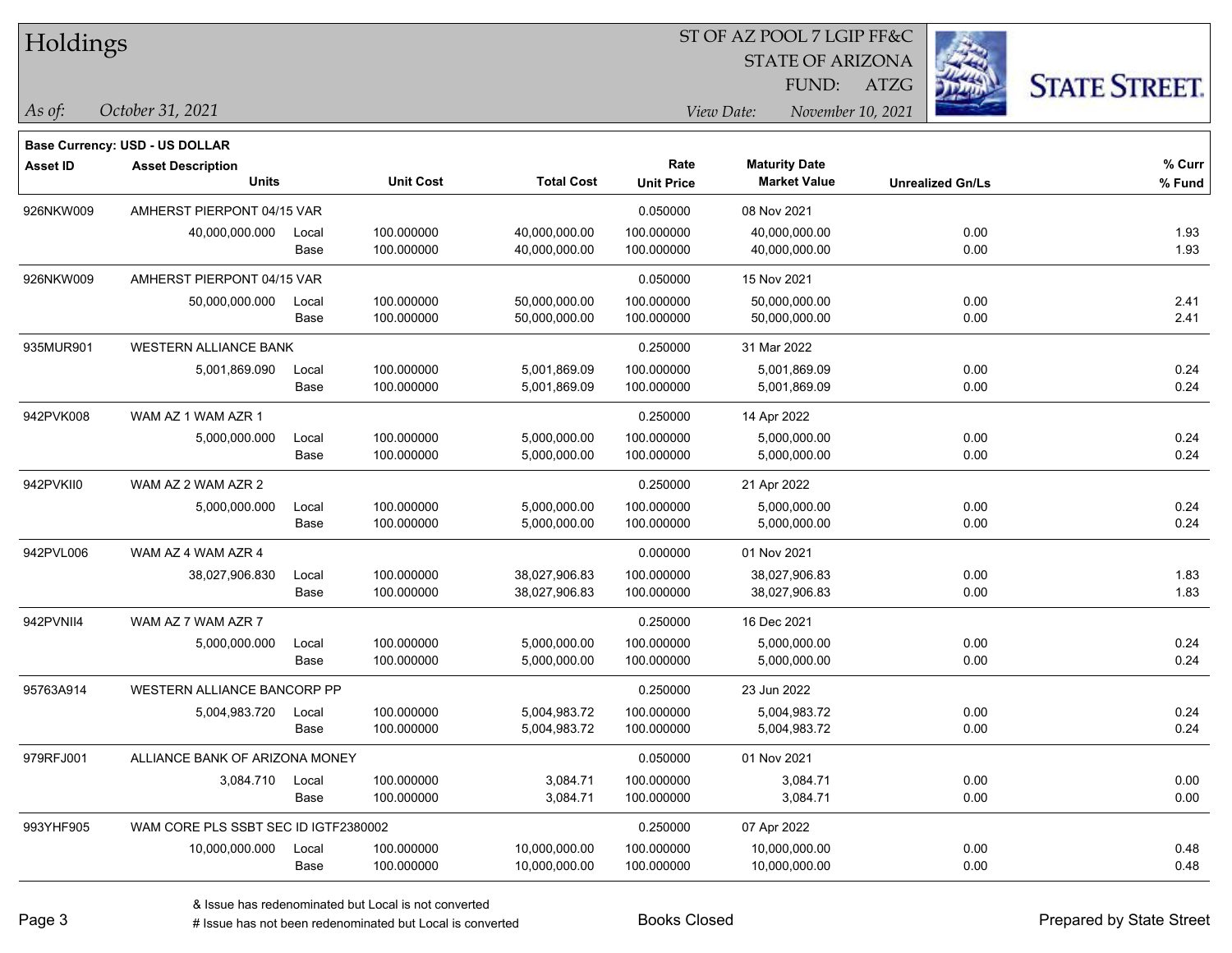| Holdings               |                                       |       |                  |                   |                   |                                 |                         |                      |
|------------------------|---------------------------------------|-------|------------------|-------------------|-------------------|---------------------------------|-------------------------|----------------------|
|                        |                                       |       |                  |                   |                   | <b>STATE OF ARIZONA</b>         |                         |                      |
|                        |                                       |       |                  |                   |                   | FUND:                           | ATZG                    | <b>STATE STREET.</b> |
| $\vert$ As of:         | October 31, 2021                      |       |                  |                   |                   | View Date:<br>November 10, 2021 |                         |                      |
|                        | <b>Base Currency: USD - US DOLLAR</b> |       |                  |                   |                   |                                 |                         |                      |
| <b>Asset ID</b>        | <b>Asset Description</b>              |       |                  |                   | Rate              | <b>Maturity Date</b>            |                         | % Curr               |
|                        | <b>Units</b>                          |       | <b>Unit Cost</b> | <b>Total Cost</b> | <b>Unit Price</b> | <b>Market Value</b>             | <b>Unrealized Gn/Ls</b> | % Fund               |
| <b>US DOLLAR Total</b> |                                       |       |                  |                   |                   |                                 |                         |                      |
|                        | 1,198,981,920.830                     | Local |                  | 1,198,942,490.24  |                   | 1,198,942,490.24                | 0.00                    | 57.73                |
|                        |                                       | Base  |                  | 1,198,942,490.24  |                   | 1,198,942,490.24                | 0.00                    | 57.73                |
|                        | <b>CASH EQUIVALENT Total</b>          |       |                  |                   |                   |                                 |                         |                      |
|                        | 1,198,981,920.830                     | Base  |                  | 1,198,942,490.24  |                   | 1,198,942,490.24                | 0.00                    | 57.73                |
| <b>FIXED INCOME</b>    |                                       |       |                  |                   |                   |                                 |                         |                      |
| <b>US DOLLAR</b>       |                                       |       |                  |                   |                   |                                 | Exchange Rate:          | 1.000000             |
| 9127964W6              | TREASURY BILL 11/21 0.00000           |       |                  |                   | 0.010000          | 04 Nov 2021                     |                         |                      |
|                        | 20,000,000.000                        | Local | 99.999445        | 19,999,888.96     | 99.999771         | 19,999,954.20                   | 65.24                   | 0.96                 |
|                        |                                       | Base  | 99.999445        | 19,999,888.96     | 99.999771         | 19,999,954.20                   | 65.24                   | 0.96                 |
| 9127965G0              | TREASURY BILL 12/21 0.00000           |       |                  |                   | 0.010000          | 02 Dec 2021                     |                         |                      |
|                        | 20,000,000.000                        | Local | 99.993550        | 19,998,710.06     | 99.994812         | 19,998,962.40                   | 252.34                  | 0.96                 |
|                        |                                       | Base  | 99.993550        | 19,998,710.06     | 99.994812         | 19,998,962.40                   | 252.34                  | 0.96                 |
| 912796A90              | TREASURY BILL 12/21 0.00000           |       |                  |                   | 0.010000          | 30 Dec 2021                     |                         |                      |
|                        | 13,000,000.000                        | Local | 99.982319        | 12,997,701.46     | 99.986479         | 12,998,242.27                   | 540.81                  | 0.63                 |
|                        |                                       | Base  | 99.982319        | 12,997,701.46     | 99.986479         | 12,998,242.27                   | 540.81                  | 0.63                 |
| 912796C31              | TREASURY BILL 01/22 0.00000           |       |                  |                   | 0.010000          | 27 Jan 2022                     |                         |                      |
|                        | 30,000,000.000                        | Local | 99.983204        | 29,994,961.29     | 99.986104         | 29,995,831.20                   | 869.91                  | 1.44                 |
|                        |                                       | Base  | 99.983204        | 29,994,961.29     | 99.986104         | 29,995,831.20                   | 869.91                  | 1.44                 |
| 912796F38              | TREASURY BILL 03/22 0.00000           |       |                  |                   | 0.010000          | 24 Mar 2022                     |                         |                      |
|                        | 10,000,000.000                        | Local | 99.971201        | 9,997,120.12      | 99.977160         | 9,997,716.00                    | 595.88                  | 0.48                 |
|                        |                                       | Base  | 99.971201        | 9,997,120.12      | 99.977160         | 9,997,716.00                    | 595.88                  | 0.48                 |
| 912796H51              | TREASURY BILL 11/21 0.00000           |       |                  |                   | 0.010000          | 12 Nov 2021                     |                         |                      |
|                        | 30,000,000.000                        | Local | 99.998467        | 29,999,540.13     | 99.998773         | 29,999,631.90                   | 91.77                   | 1.44                 |
|                        |                                       | Base  | 99.998467        | 29,999,540.13     | 99.998773         | 29,999,631.90                   | 91.77                   | 1.44                 |
| 912796H77              | TREASURY BILL 11/21 0.00000           |       |                  |                   |                   | 26 Nov 2021                     |                         |                      |
|                        | 20,000,000.000                        | Local | 99.996118        | 19,999,223.59     | 99.996076         | 19,999,215.20                   | $-8.39$                 | 0.96                 |
|                        |                                       | Base  | 99.996118        | 19,999,223.59     | 99.996076         | 19,999,215.20                   | $-8.39$                 | 0.96                 |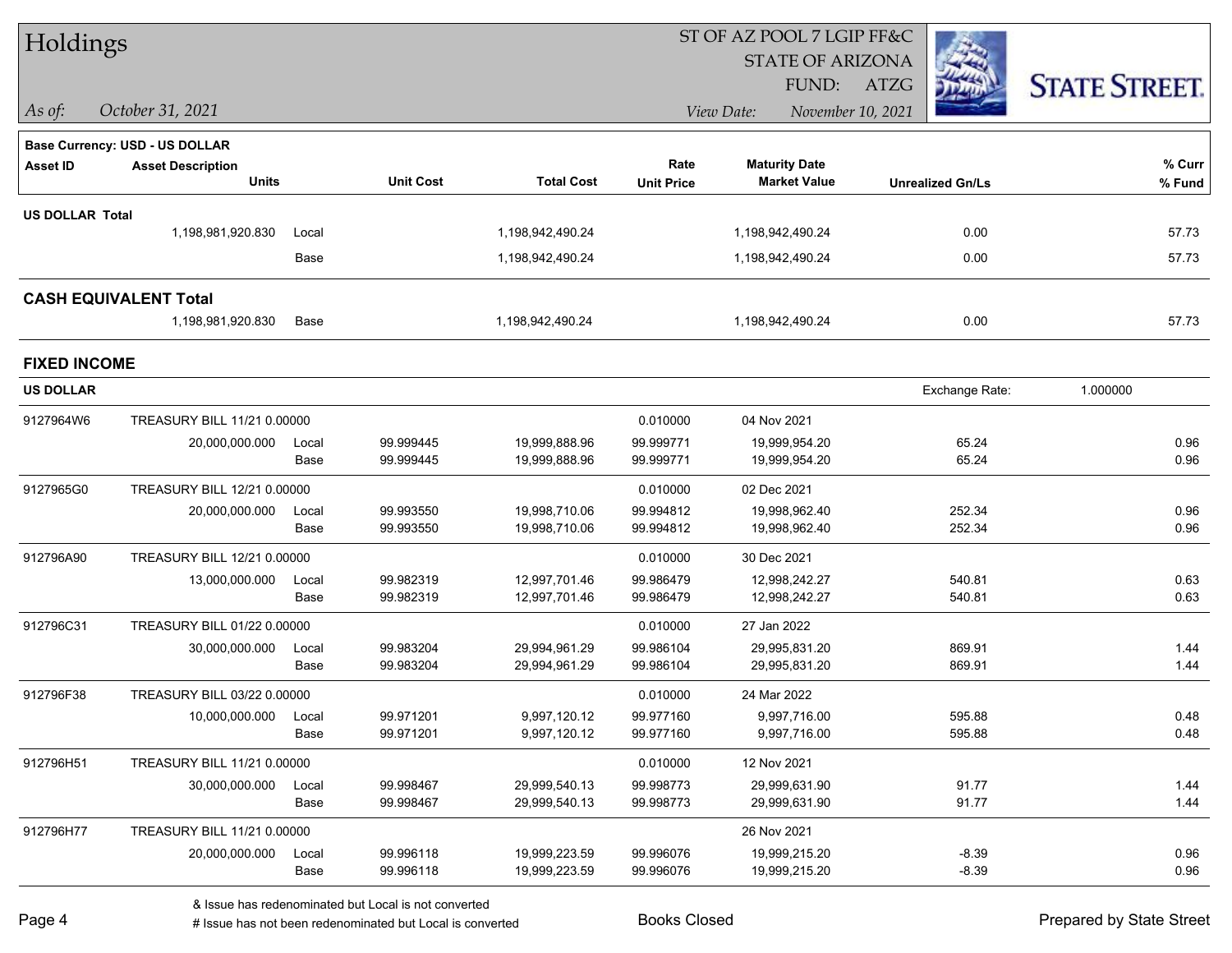| Holdings |
|----------|
|----------|

STATE OF ARIZONA

FUND: ATZG



**Base Currency: USD - US DOLLAR**

*October 31, 2021 As of: View Date: November 10, 2021*

| <b>Asset ID</b> | <b>Asset Description</b>    |       |                  |                   | Rate              | <b>Maturity Date</b> |                         | % Curr   |
|-----------------|-----------------------------|-------|------------------|-------------------|-------------------|----------------------|-------------------------|----------|
|                 | <b>Units</b>                |       | <b>Unit Cost</b> | <b>Total Cost</b> | <b>Unit Price</b> | <b>Market Value</b>  | <b>Unrealized Gn/Ls</b> | $%$ Fund |
| 912796M63       | CASH MGMT BILL 11/210       |       |                  |                   | 0.010000          | 02 Nov 2021          |                         |          |
|                 | 50.000.000.000              | Local | 99.999837        | 49,999,918.54     | 99.999950         | 49,999,975.00        | 56.46                   | 2.41     |
|                 |                             | Base  | 99.999837        | 49,999,918.54     | 99.999950         | 49,999,975.00        | 56.46                   | 2.41     |
| 912796M89       | TREASURY BILL 10/22 0.00000 |       |                  |                   | 0.010000          | 06 Oct 2022          |                         |          |
|                 | 10,000,000.000              | Local | 99.921842        | 9,992,184.19      | 99.881821         | 9,988,182.10         | $-4,002.09$             | 0.48     |
|                 |                             | Base  | 99.921842        | 9,992,184.19      | 99.881821         | 9,988,182.10         | $-4,002.09$             | 0.48     |
| 912796N54       | TREASURY BILL 11/21 0.00000 |       |                  |                   | 0.010000          | 09 Nov 2021          |                         |          |
|                 | 90,000,000.000              | Local | 99.998679        | 89,998,811.11     | 99.999315         | 89,999,383.50        | 572.39                  | 4.33     |
|                 |                             | Base  | 99.998679        | 89,998,811.11     | 99.999315         | 89,999,383.50        | 572.39                  | 4.33     |
| 912796N62       | TREASURY BILL 11/21 0.00000 |       |                  |                   |                   | 16 Nov 2021          |                         |          |
|                 | 30,000,000.000              | Local | 99.997458        | 29,999,237.49     | 99.997958         | 29,999,387.40        | 149.91                  | 1.44     |
|                 |                             | Base  | 99.997458        | 29,999,237.49     | 99.997958         | 29,999,387.40        | 149.91                  | 1.44     |
| 912796N88       | TREASURY BILL 11/21 0.00000 |       |                  |                   |                   | 30 Nov 2021          |                         |          |
|                 | 70,000,000.000              | Local | 99.995836        | 69,997,084.91     | 99.995368         | 69,996,757.60        | $-327.31$               | 3.37     |
|                 |                             | Base  | 99.995836        | 69,997,084.91     | 99.995368         | 69,996,757.60        | $-327.31$               | 3.37     |
| 912796P45       | WI TREASURY SEC. 05/22 0    |       |                  |                   | 0.010000          | 05 May 2022          |                         |          |
|                 | 10,000,000.000              | Local | 99.969667        | 9,996,966.70      | 99.963840         | 9,996,384.00         | $-582.70$               | 0.48     |
|                 |                             | Base  | 99.969667        | 9,996,966.70      | 99.963840         | 9,996,384.00         | $-582.70$               | 0.48     |
| 912796P52       | TREASURY BILL 12/21 0.00000 |       |                  |                   | 0.010000          | 07 Dec 2021          |                         |          |
|                 | 30,000,000.000              | Local | 99.993633        | 29,998,089.95     | 99.994250         | 29,998,275.00        | 185.05                  | 1.44     |
|                 |                             | Base  | 99.993633        | 29,998,089.95     | 99.994250         | 29,998,275.00        | 185.05                  | 1.44     |
| 912796P60       | CASH MGMT BILL 12/210       |       |                  |                   | 0.010000          | 14 Dec 2021          |                         |          |
|                 | 20,000,000.000              | Local | 99.991638        | 19,998,327.54     | 99.991937         | 19,998,387.40        | 59.86                   | 0.96     |
|                 |                             | Base  | 99.991638        | 19,998,327.54     | 99.991937         | 19,998,387.40        | 59.86                   | 0.96     |
| 912796P78       | TREASURY BILL 12/21 0.00000 |       |                  |                   | 0.010000          | 21 Dec 2021          |                         |          |
|                 | 50,000,000.000              | Local | 99.987500        | 49,993,749.91     | 99.990799         | 49,995,399.50        | 1,649.59                | 2.41     |
|                 |                             | Base  | 99.987500        | 49,993,749.91     | 99.990799         | 49,995,399.50        | 1,649.59                | 2.41     |
| 912796P86       | TREASURY BILL 12/21 0.00000 |       |                  |                   | 0.010000          | 28 Dec 2021          |                         |          |
|                 | 70,000,000.000              | Local | 99.986124        | 69,990,286.96     | 99.986937         | 69,990,855.90        | 568.94                  | 3.37     |
|                 |                             | Base  | 99.986124        | 69,990,286.96     | 99.986937         | 69,990,855.90        | 568.94                  | 3.37     |

# Issue has not been redenominated but Local is converted Books Closed Prepared by State Street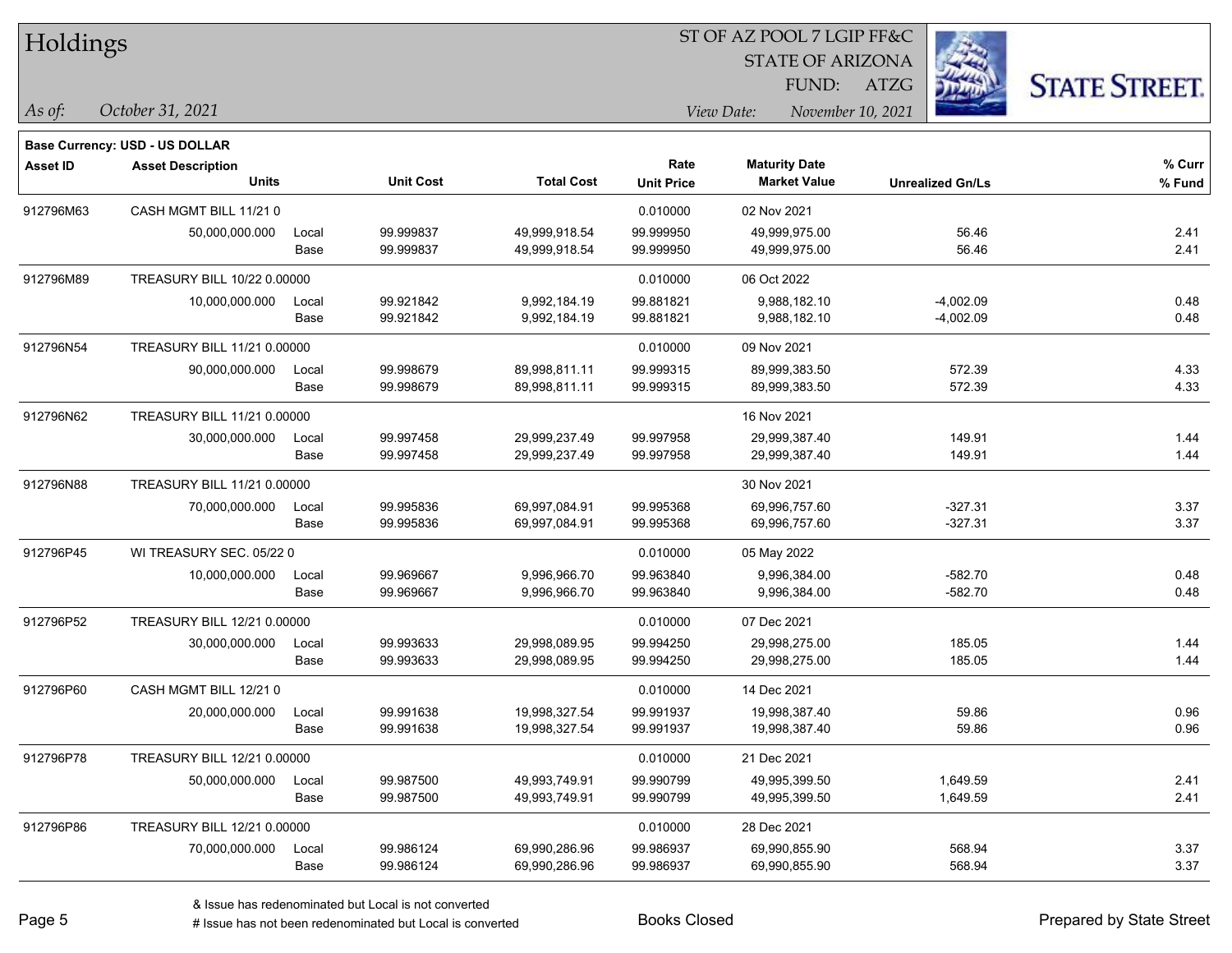| Holdings |
|----------|
|          |

STATE OF ARIZONA

FUND: ATZG



**Base Currency: USD - US DOLLAR**

*October 31, 2021 As of: View Date: November 10, 2021*

| <b>Asset ID</b> | <b>Asset Description</b>     |       |                  |                   | Rate              | <b>Maturity Date</b> |                         | % Curr |
|-----------------|------------------------------|-------|------------------|-------------------|-------------------|----------------------|-------------------------|--------|
|                 | <b>Units</b>                 |       | <b>Unit Cost</b> | <b>Total Cost</b> | <b>Unit Price</b> | <b>Market Value</b>  | <b>Unrealized Gn/Ls</b> | % Fund |
| 912796Q51       | TREASURY BILL 01/22 0.00000  |       |                  |                   |                   | 04 Jan 2022          |                         |        |
|                 | 30.000.000.000               | Local | 99.989244        | 29,996,773.33     | 99.989333         | 29,996,799.90        | 26.57                   | 1.44   |
|                 |                              | Base  | 99.989244        | 29,996,773.33     | 99.989333         | 29,996,799.90        | 26.57                   | 1.44   |
| 912796ZC6       | CASH MGMT BILL 11/21 0.00000 |       |                  |                   | 0.010000          | 01 Nov 2021          |                         |        |
|                 | 70,000,000.000               | Local | 100.000000       | 70,000,000.00     | 100.000000        | 70,000,000.00        | 0.00                    | 3.37   |
|                 |                              | Base  | 100.000000       | 70,000,000.00     | 100.000000        | 70,000,000.00        | 0.00                    | 3.37   |
| 912828W55       | US TREASURY N/B 02/22 1.875  |       |                  |                   | 1.875000          | 28 Feb 2022          |                         |        |
|                 | 10,000,000.000               | Local | 100.586289       | 10,058,628.94     | 100.592814        | 10,059,281.40        | 652.46                  | 0.48   |
|                 |                              | Base  | 100.586289       | 10,058,628.94     | 100.592814        | 10,059,281.40        | 652.46                  | 0.48   |
| 912828W89       | US TREASURY N/B 03/22 1.875  |       |                  |                   | 1.875000          | 31 Mar 2022          |                         |        |
|                 | 10,000,000.000               | Local | 100.738718       | 10,073,871.78     | 100.726562        | 10,072,656.20        | $-1,215.58$             | 0.48   |
|                 |                              | Base  | 100.738718       | 10,073,871.78     | 100.726562        | 10,072,656.20        | $-1,215.58$             | 0.48   |
| 912828YN4       | US TREASURY FRN 10/21 VAR    |       |                  |                   | 0.355008          | 31 Oct 2021          |                         |        |
|                 | 20,000,000.000               | Local | 100.000000       | 20,000,000.00     | 100.000000        | 20,000,000.00        | 0.00                    | 0.96   |
|                 |                              | Base  | 100.000000       | 20,000,000.00     | 100.000000        | 20,000,000.00        | 0.00                    | 0.96   |
| 912828ZR4       | US TREASURY N/B 05/22 0.125  |       |                  |                   | 0.125000          | 31 May 2022          |                         |        |
|                 | 10,000,000.000               | Local | 100.020939       | 10,002,093.86     | 100.015625        | 10,001,562.50        | $-531.36$               | 0.48   |
|                 |                              | Base  | 100.020939       | 10,002,093.86     | 100.015625        | 10,001,562.50        | $-531.36$               | 0.48   |
| 912828ZX1       | US TREASURY N/B 06/22 0.125  |       |                  |                   | 0.125000          | 30 Jun 2022          |                         |        |
|                 | 20,000,000.000               | Local | 100.021346       | 20,004,269.19     | 100.015625        | 20,003,125.00        | $-1,144.19$             | 0.96   |
|                 |                              | Base  | 100.021346       | 20,004,269.19     | 100.015625        | 20,003,125.00        | $-1,144.19$             | 0.96   |
| 91282CAA9       | US TREASURY FRN 07/22 VAR    |       |                  |                   | 0.110008          | 31 Jul 2022          |                         |        |
|                 | 5,000,000.000                | Local | 99.996227        | 4,999,811.35      | 100.032484        | 5,001,624.20         | 1,812.85                | 0.24   |
|                 |                              | Base  | 99.996227        | 4,999,811.35      | 100.032484        | 5,001,624.20         | 1,812.85                | 0.24   |
| 91282CAC5       | US TREASURY N/B 07/22 0.125  |       |                  |                   | 0.125000          | 31 Jul 2022          |                         |        |
|                 | 10,000,000.000               | Local | 100.015758       | 10,001,575.75     | 100.015625        | 10,001,562.50        | $-13.25$                | 0.48   |
|                 |                              | Base  | 100.015758       | 10,001,575.75     | 100.015625        | 10,001,562.50        | $-13.25$                | 0.48   |
| 91282CAG6       | US TREASURY N/B 08/22 0.125  |       |                  |                   | 0.125000          | 31 Aug 2022          |                         |        |
|                 | 20,000,000.000               | Local | 100.015711       | 20,003,142.13     | 100.003906        | 20,000,781.20        | $-2,360.93$             | 0.96   |
|                 |                              | Base  | 100.015711       | 20,003,142.13     | 100.003906        | 20,000,781.20        | $-2,360.93$             | 0.96   |

# Issue has not been redenominated but Local is converted Books Closed Prepared by State Street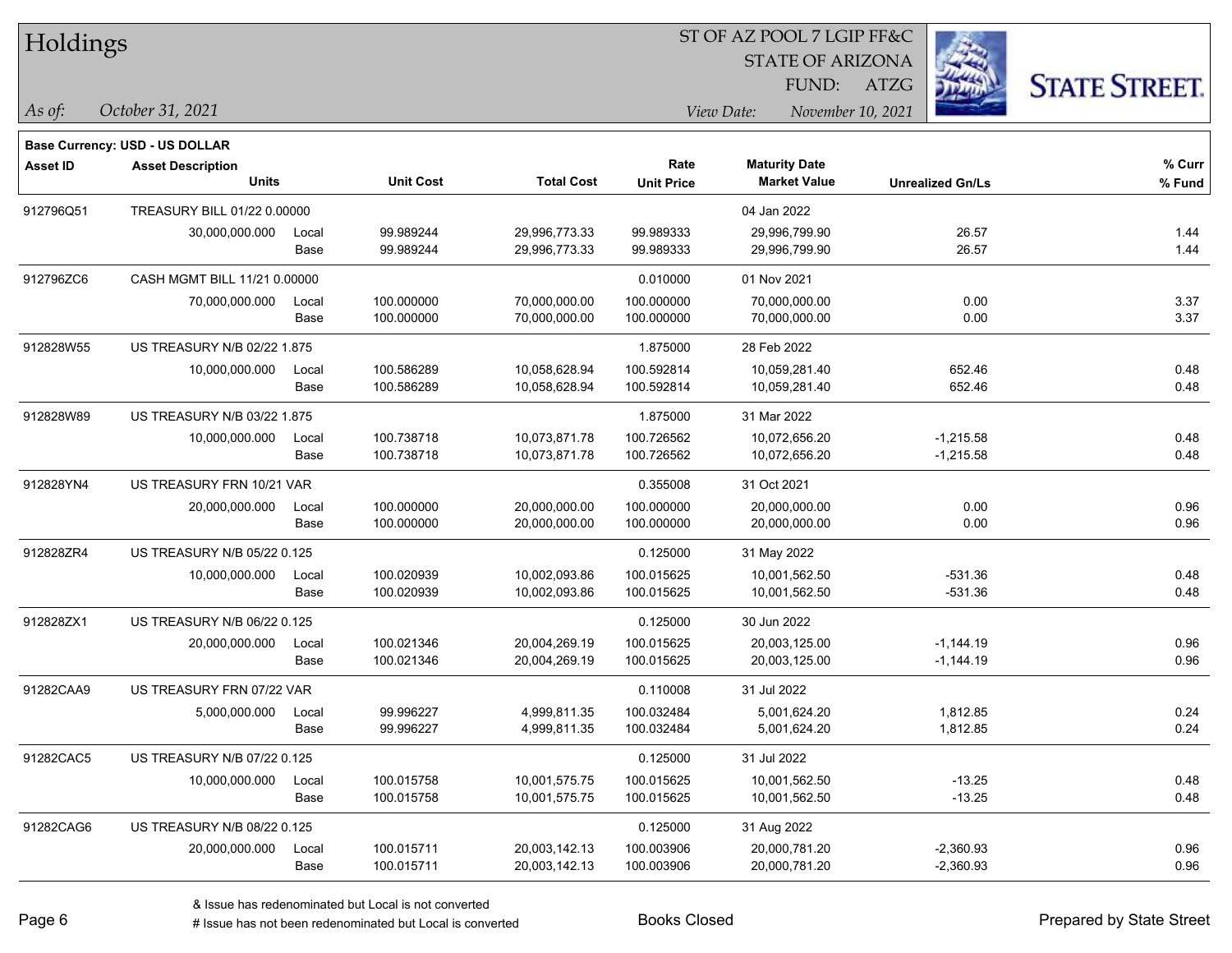| Holdings                  |                                    |       |                  |                   |                   |                                 |                         |                     |
|---------------------------|------------------------------------|-------|------------------|-------------------|-------------------|---------------------------------|-------------------------|---------------------|
|                           |                                    |       |                  |                   |                   | <b>STATE OF ARIZONA</b>         |                         |                     |
|                           |                                    |       |                  |                   |                   | FUND:                           | ATZG                    | <b>STATE STREET</b> |
| As of:                    | October 31, 2021                   |       |                  |                   |                   | View Date:<br>November 10, 2021 |                         |                     |
|                           | Base Currency: USD - US DOLLAR     |       |                  |                   |                   |                                 |                         |                     |
| <b>Asset ID</b>           | <b>Asset Description</b>           |       |                  |                   | Rate              | <b>Maturity Date</b>            |                         | % Curr              |
|                           | Units                              |       | <b>Unit Cost</b> | <b>Total Cost</b> | <b>Unit Price</b> | <b>Market Value</b>             | <b>Unrealized Gn/Ls</b> | % Fund              |
| 91282CAN1                 | US TREASURY N/B 09/22 0.125        |       |                  |                   | 0.125000          | 30 Sep 2022                     |                         |                     |
|                           | 20,000,000.000                     | Local | 100.012482       | 20,002,496.45     | 99.980469         | 19,996,093.80                   | $-6,402.65$             | 0.96                |
|                           |                                    | Base  | 100.012482       | 20,002,496.45     | 99.980469         | 19,996,093.80                   | $-6,402.65$             | 0.96                |
| 91282CAR2                 | US TREASURY N/B 10/22 0.125        |       |                  |                   | 0.125000          | 31 Oct 2022                     |                         |                     |
|                           | 20,000,000.000                     | Local | 99.976938        | 19,995,387.54     | 99.976562         | 19,995,312.40                   | $-75.14$                | 0.96                |
|                           |                                    | Base  | 99.976938        | 19,995,387.54     | 99.976562         | 19,995,312.40                   | $-75.14$                | 0.96                |
| 91282CAS0                 | US TREASURY FRN 10/22 VAR          |       |                  |                   | 0.110008          | 31 Oct 2022                     |                         |                     |
|                           | 5,000,000.000                      | Local | 100.001008       | 5,000,050.40      | 100.047511        | 5,002,375.55                    | 2,325.15                | 0.24                |
|                           |                                    | Base  | 100.001008       | 5,000,050.40      | 100.047511        | 5,002,375.55                    | 2,325.15                | 0.24                |
| 91282CAX9                 | US TREASURY N/B 11/22 0.125        |       |                  |                   | 0.125000          | 30 Nov 2022                     |                         |                     |
|                           | 20,000,000.000                     | Local | 99.986895        | 19,997,378.93     | 99.949219         | 19,989,843.80                   | $-7,535.13$             | 0.96                |
|                           |                                    | Base  | 99.986895        | 19,997,378.93     | 99.949219         | 19,989,843.80                   | $-7,535.13$             | 0.96                |
| 91282CBD2                 | <b>US TREASURY N/B 12/22 0.125</b> |       |                  |                   | 0.125000          | 31 Dec 2022                     |                         |                     |
|                           | 25,000,000.000                     | Local | 99.965169        | 24,991,292.17     | 99.875000         | 24,968,750.00                   | $-22,542.17$            | 1.20                |
|                           |                                    | Base  | 99.965169        | 24,991,292.17     | 99.875000         | 24,968,750.00                   | $-22,542.17$            | 1.20                |
| 91282CDE8                 | US TREASURY FRN 10/23 VAR          |       |                  |                   | 1.000000          | 31 Oct 2023                     |                         |                     |
|                           | 10,000,000.000                     | Local | 99.906990        | 9,990,699.00      | 99.999900         | 9,999,990.00                    | 9,291.00                | 0.48                |
|                           |                                    | Base  | 99.906990        | 9,990,699.00      | 99.999900         | 9,999,990.00                    | 9,291.00                | 0.48                |
| <b>US DOLLAR Total</b>    |                                    |       |                  |                   |                   |                                 |                         |                     |
|                           | 878,000,000.000                    | Local |                  | 878,069,273.73    |                   | 878,042,299.02                  | $-26,974.71$            | 42.27               |
|                           |                                    | Base  |                  | 878,069,273.73    |                   | 878,042,299.02                  | $-26,974.71$            | 42.27               |
| <b>FIXED INCOME Total</b> |                                    |       |                  |                   |                   |                                 |                         |                     |
|                           | 878,000,000.000                    | Base  |                  | 878,069,273.73    |                   | 878,042,299.02                  | $-26.974.71$            | 42.27               |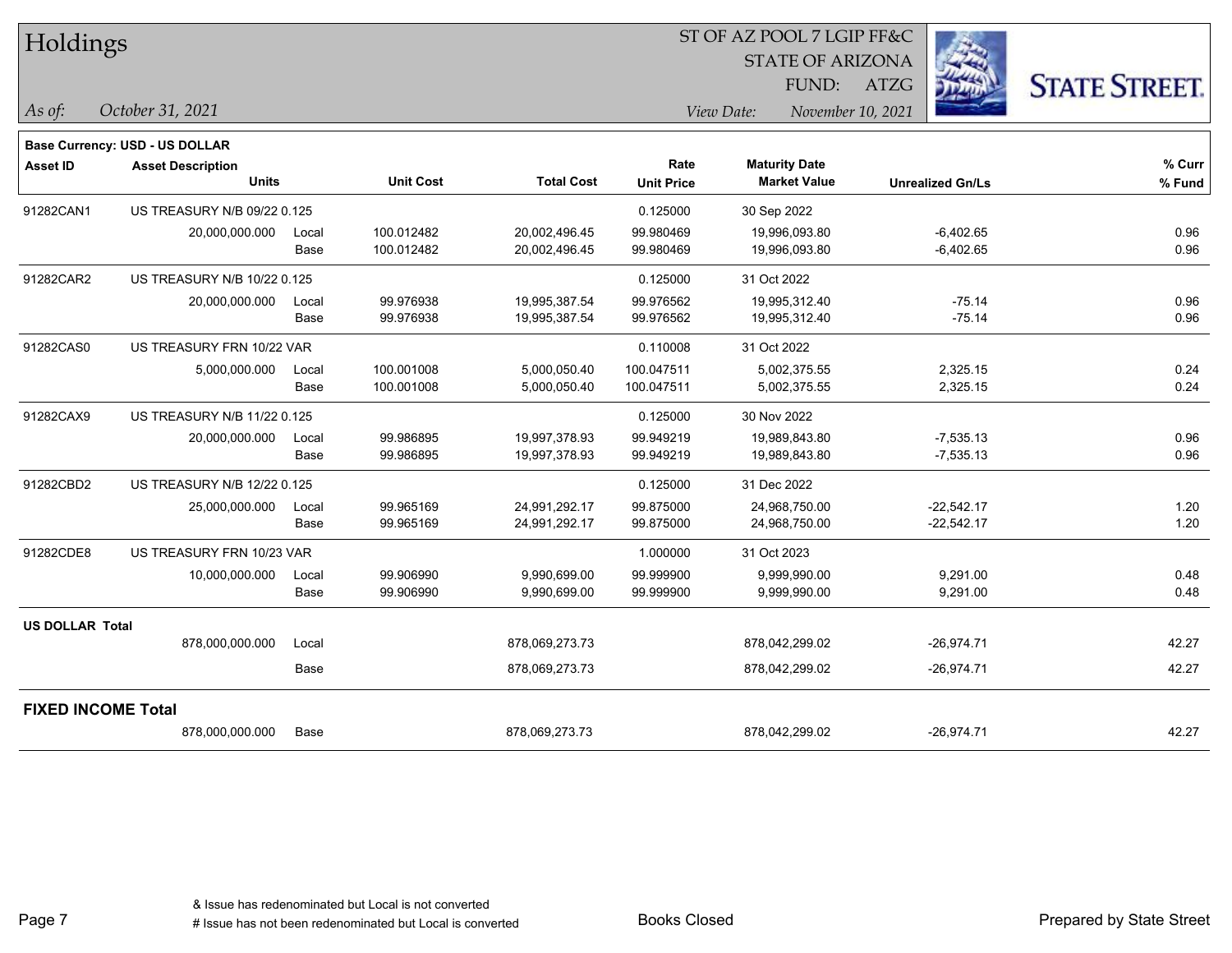| $\vert$ As of:  | <b>STATE OF ARIZONA</b><br><b>STATE STREET.</b><br>FUND:<br>ATZG<br>November 10, 2021<br>October 31, 2021<br>View Date: |                  |                   |                           |                                             |                         |                  |  |  |
|-----------------|-------------------------------------------------------------------------------------------------------------------------|------------------|-------------------|---------------------------|---------------------------------------------|-------------------------|------------------|--|--|
| <b>Asset ID</b> | <b>Base Currency: USD - US DOLLAR</b><br><b>Asset Description</b><br><b>Units</b>                                       | <b>Unit Cost</b> | <b>Total Cost</b> | Rate<br><b>Unit Price</b> | <b>Maturity Date</b><br><b>Market Value</b> | <b>Unrealized Gn/Ls</b> | % Curr<br>% Fund |  |  |
|                 | <b>FUND Total</b>                                                                                                       |                  |                   |                           |                                             |                         |                  |  |  |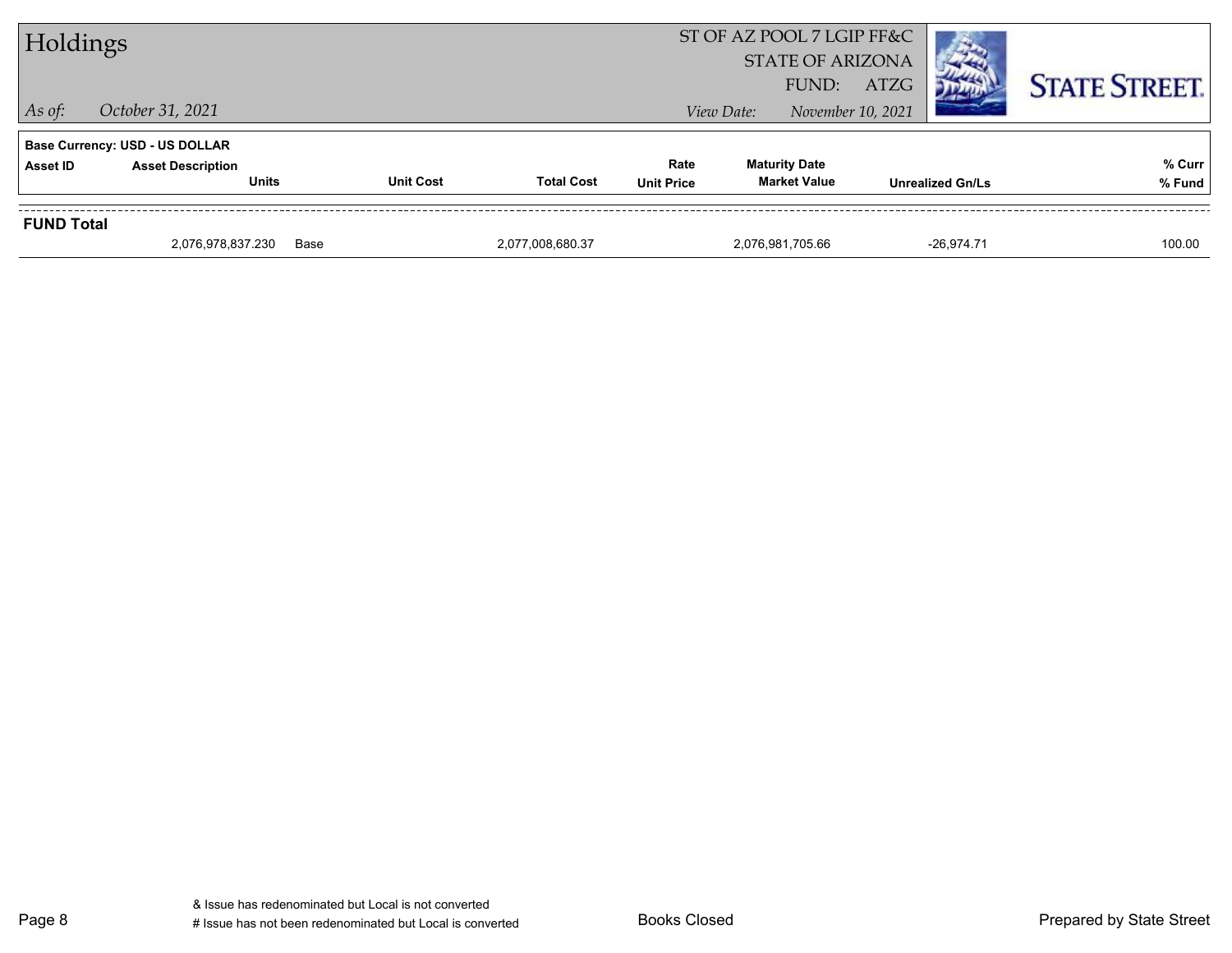# Holdings

### Currency Summary

*As of: October 31, 2021*

## ST OF AZ POOL 7 LGIP FF&C

STATE OF ARIZONA

FUND: ATZG



*View Date:November 10, 2021*

#### **Base Currency:USD - US DOLLAR**

|                        |                   |       |                   |                     | % Currency |                         |                          |                           |
|------------------------|-------------------|-------|-------------------|---------------------|------------|-------------------------|--------------------------|---------------------------|
|                        | <b>Units</b>      |       | <b>Total Cost</b> | <b>Market Value</b> | % Fund     | <b>Unreal Sec Gn/Ls</b> | <b>Unreal Curr Gn/Ls</b> | <b>Total Unreal Gn/Ls</b> |
| <b>US DOLLAR</b>       |                   |       |                   |                     |            |                         | Exchange Rate:           | 1.000000                  |
| <b>CASH</b>            |                   |       |                   |                     |            |                         |                          |                           |
|                        | $-3,083.600$      | Local | $-3,083.60$       | $-3,083.60$         | 0.00       | 0.00                    |                          | 0.00                      |
|                        |                   | Base  | $-3,083.60$       | $-3,083.60$         | 0.00       | 0.00                    | 0.00                     | 0.00                      |
| <b>CASH EQUIVALENT</b> |                   |       |                   |                     |            |                         |                          |                           |
|                        | 1,198,981,920.830 | Local | 1,198,942,490.24  | 1,198,942,490.24    | 57.73      | 0.00                    |                          | 0.00                      |
|                        |                   | Base  | 1,198,942,490.24  | 1,198,942,490.24    | 57.73      | 0.00                    | 0.00                     | 0.00                      |
| <b>FIXED INCOME</b>    |                   |       |                   |                     |            |                         |                          |                           |
|                        | 878,000,000.000   | Local | 878,069,273.73    | 878,042,299.02      | 42.27      | $-26,974.71$            |                          | $-26,974.71$              |
|                        |                   | Base  | 878,069,273.73    | 878,042,299.02      | 42.27      | $-26,974.71$            | 0.00                     | $-26,974.71$              |
| <b>US DOLLAR Total</b> |                   |       |                   |                     |            |                         |                          |                           |
|                        | 2,076,978,837.230 | Local | 2,077,008,680.37  | 2,076,981,705.66    | 100.00     | $-26,974.71$            |                          | $-26,974.71$              |
|                        |                   | Base  | 2,077,008,680.37  | 2,076,981,705.66    | 100.00     | $-26,974.71$            | 0.00                     | $-26,974.71$              |
| <b>FUND Total</b>      |                   |       |                   |                     |            |                         |                          |                           |
|                        | 2,076,978,837.230 | Base  | 2,077,008,680.37  | 2,076,981,705.66    | 100.00     | $-26,974.71$            | 0.00                     | $-26,974.71$              |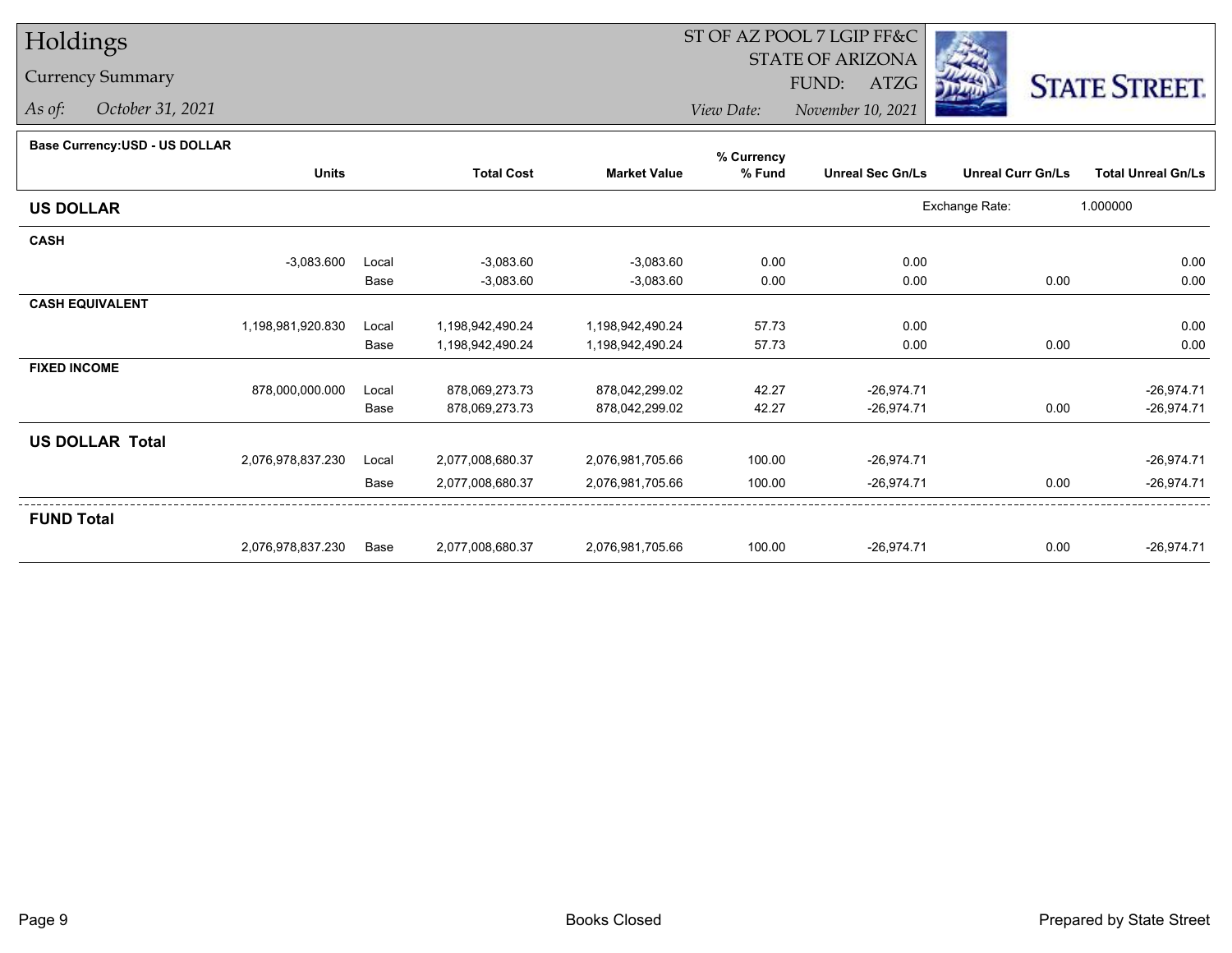| Holdings             |                                       |                   |                     |            | ST OF AZ POOL 7 LGIP FF&C                |                          |                           |
|----------------------|---------------------------------------|-------------------|---------------------|------------|------------------------------------------|--------------------------|---------------------------|
| <b>Asset Summary</b> |                                       |                   |                     |            | <b>STATE OF ARIZONA</b><br>FUND:<br>ATZG |                          | <b>STATE STREET.</b>      |
| As of:               | October 31, 2021                      |                   |                     | View Date: | November 10, 2021                        |                          |                           |
|                      | <b>Base Currency: USD - US DOLLAR</b> |                   |                     |            |                                          |                          |                           |
|                      | <b>Units</b>                          | <b>Total Cost</b> | <b>Market Value</b> | % Fund     | <b>Unreal Sec Gn/Ls</b>                  | <b>Unreal Curr Gn/Ls</b> | <b>Total Unreal Gn/Ls</b> |
| <b>CASH</b>          |                                       |                   |                     |            |                                          |                          |                           |
| <b>US DOLLAR</b>     |                                       |                   |                     |            |                                          |                          |                           |
|                      | $-3,083.600$                          | $-3,083.60$       | $-3,083.60$         | 0.00       | 0.00                                     | 0.00                     | 0.00                      |
| <b>CASH Total</b>    |                                       |                   |                     |            |                                          |                          |                           |
|                      | $-3,083.600$                          | $-3,083.60$       | $-3,083.60$         | 0.00       | 0.00                                     | 0.00                     | 0.00                      |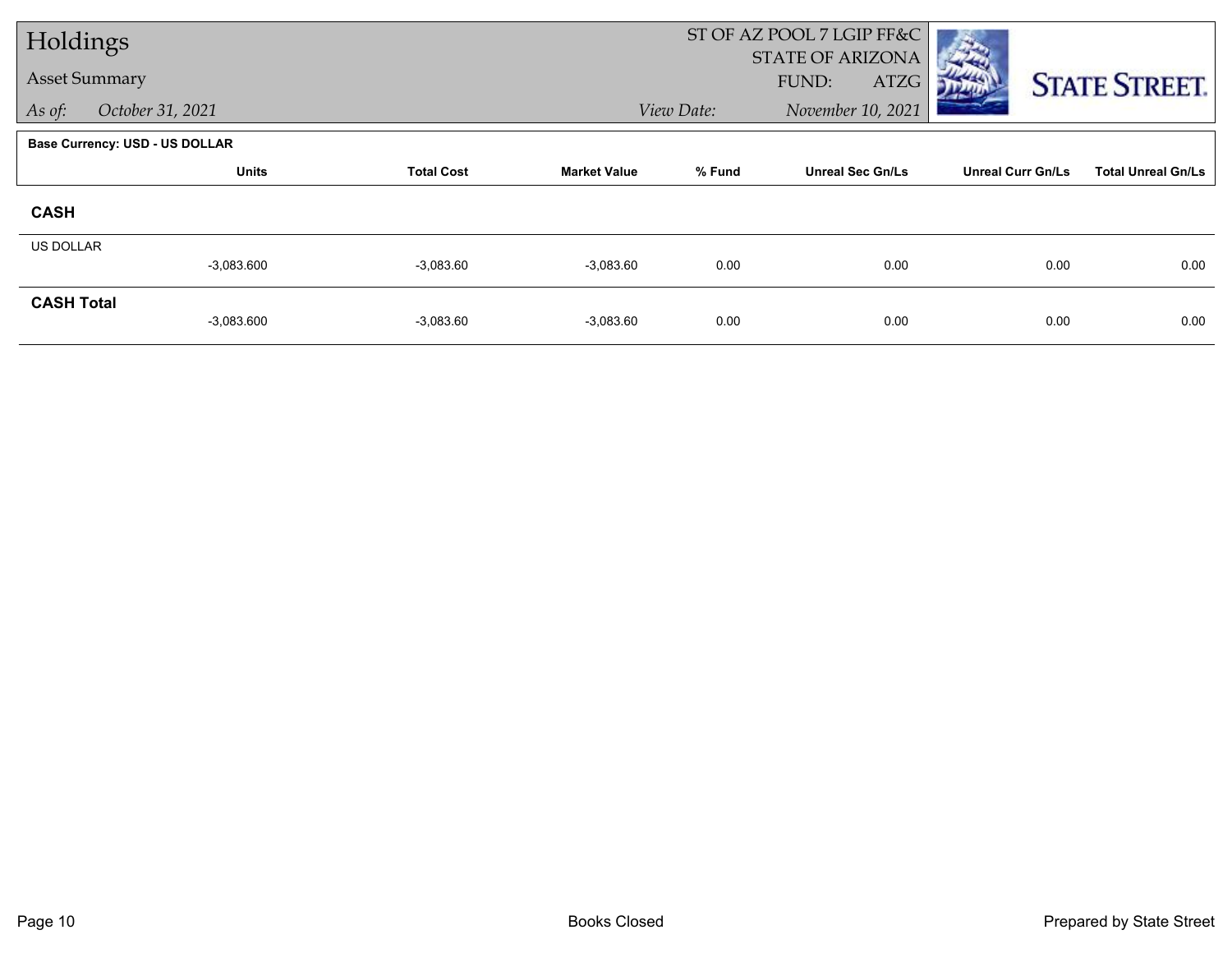| Holdings  |                                       |                   |                     | ST OF AZ POOL 7 LGIP FF&C |                                          |                          |                           |
|-----------|---------------------------------------|-------------------|---------------------|---------------------------|------------------------------------------|--------------------------|---------------------------|
|           | <b>Asset Summary</b>                  |                   |                     |                           | <b>STATE OF ARIZONA</b><br>FUND:<br>ATZG |                          |                           |
| As of:    | October 31, 2021                      |                   |                     | View Date:                | November 10, 2021                        |                          | <b>STATE STREET.</b>      |
|           |                                       |                   |                     |                           |                                          |                          |                           |
|           | <b>Base Currency: USD - US DOLLAR</b> |                   |                     |                           |                                          |                          |                           |
|           | <b>Units</b>                          | <b>Total Cost</b> | <b>Market Value</b> | % Fund                    | <b>Unreal Sec Gn/Ls</b>                  | <b>Unreal Curr Gn/Ls</b> | <b>Total Unreal Gn/Ls</b> |
|           | <b>CASH EQUIVALENT</b>                |                   |                     |                           |                                          |                          |                           |
| US DOLLAR |                                       |                   |                     |                           |                                          |                          |                           |
|           | 1,198,981,920.830                     | 1,198,942,490.24  | 1,198,942,490.24    | 57.73                     | 0.00                                     | 0.00                     | 0.00                      |
|           | <b>CASH EQUIVALENT Total</b>          |                   |                     |                           |                                          |                          |                           |
|           | 1,198,981,920.830                     | 1,198,942,490.24  | 1,198,942,490.24    | 57.73                     | 0.00                                     | 0.00                     | 0.00                      |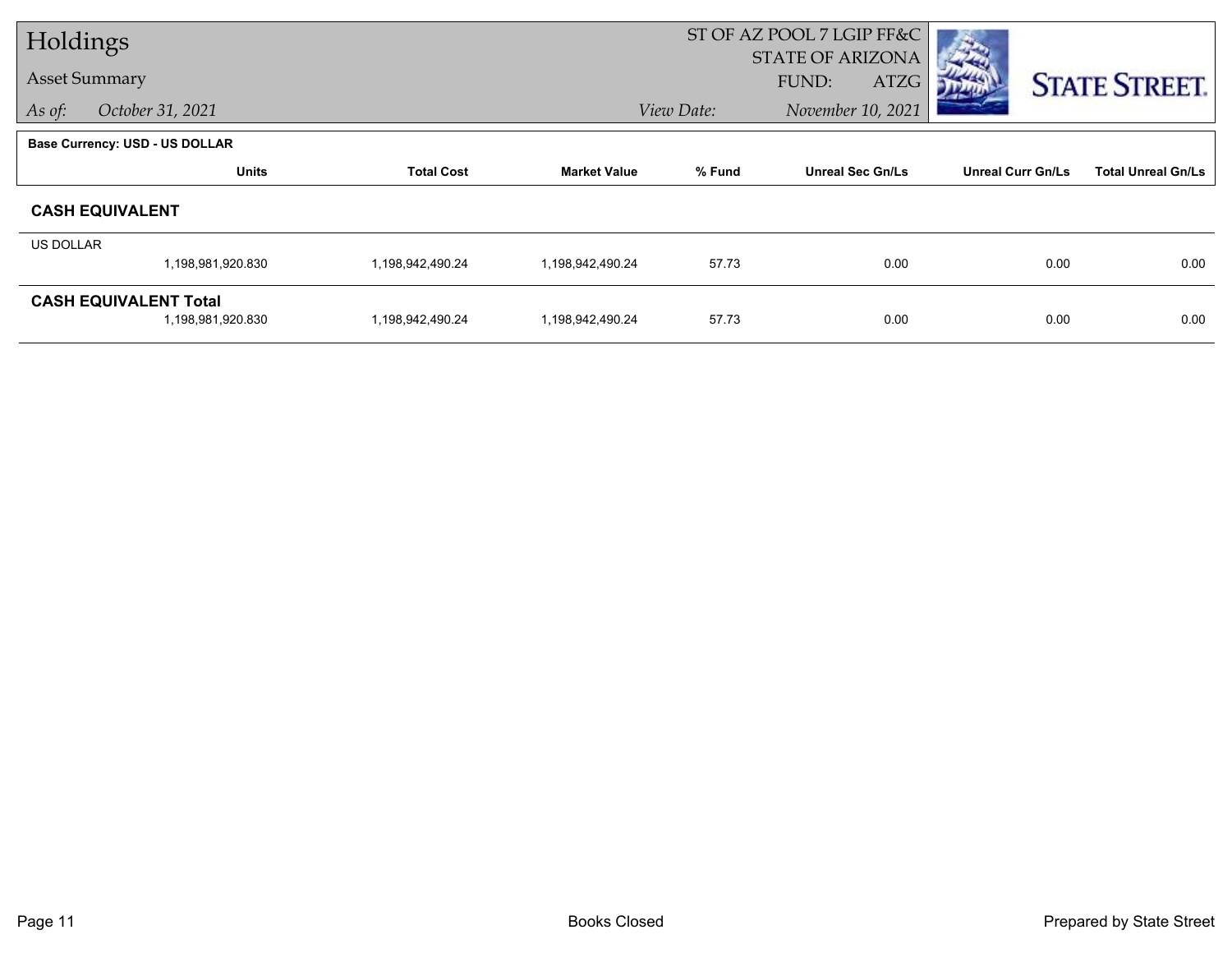| Holdings             |                                       |                   |                     |            | ST OF AZ POOL 7 LGIP FF&C |                          |                           |
|----------------------|---------------------------------------|-------------------|---------------------|------------|---------------------------|--------------------------|---------------------------|
|                      |                                       |                   |                     |            | <b>STATE OF ARIZONA</b>   |                          |                           |
| <b>Asset Summary</b> |                                       |                   |                     |            | FUND:<br><b>ATZG</b>      |                          | <b>STATE STREET.</b>      |
| As of:               | October 31, 2021                      |                   |                     | View Date: | November 10, 2021         |                          |                           |
|                      | <b>Base Currency: USD - US DOLLAR</b> |                   |                     |            |                           |                          |                           |
|                      | <b>Units</b>                          | <b>Total Cost</b> | <b>Market Value</b> | % Fund     | <b>Unreal Sec Gn/Ls</b>   | <b>Unreal Curr Gn/Ls</b> | <b>Total Unreal Gn/Ls</b> |
|                      | <b>FIXED INCOME</b>                   |                   |                     |            |                           |                          |                           |
| <b>US DOLLAR</b>     |                                       |                   |                     |            |                           |                          |                           |
|                      | 878,000,000.000                       | 878,069,273.73    | 878,042,299.02      | 42.27      | $-26,974.71$              | 0.00                     | $-26,974.71$              |
|                      | <b>FIXED INCOME Total</b>             |                   |                     |            |                           |                          |                           |
|                      | 878,000,000.000                       | 878,069,273.73    | 878,042,299.02      | 42.27      | $-26,974.71$              | 0.00                     | $-26,974.71$              |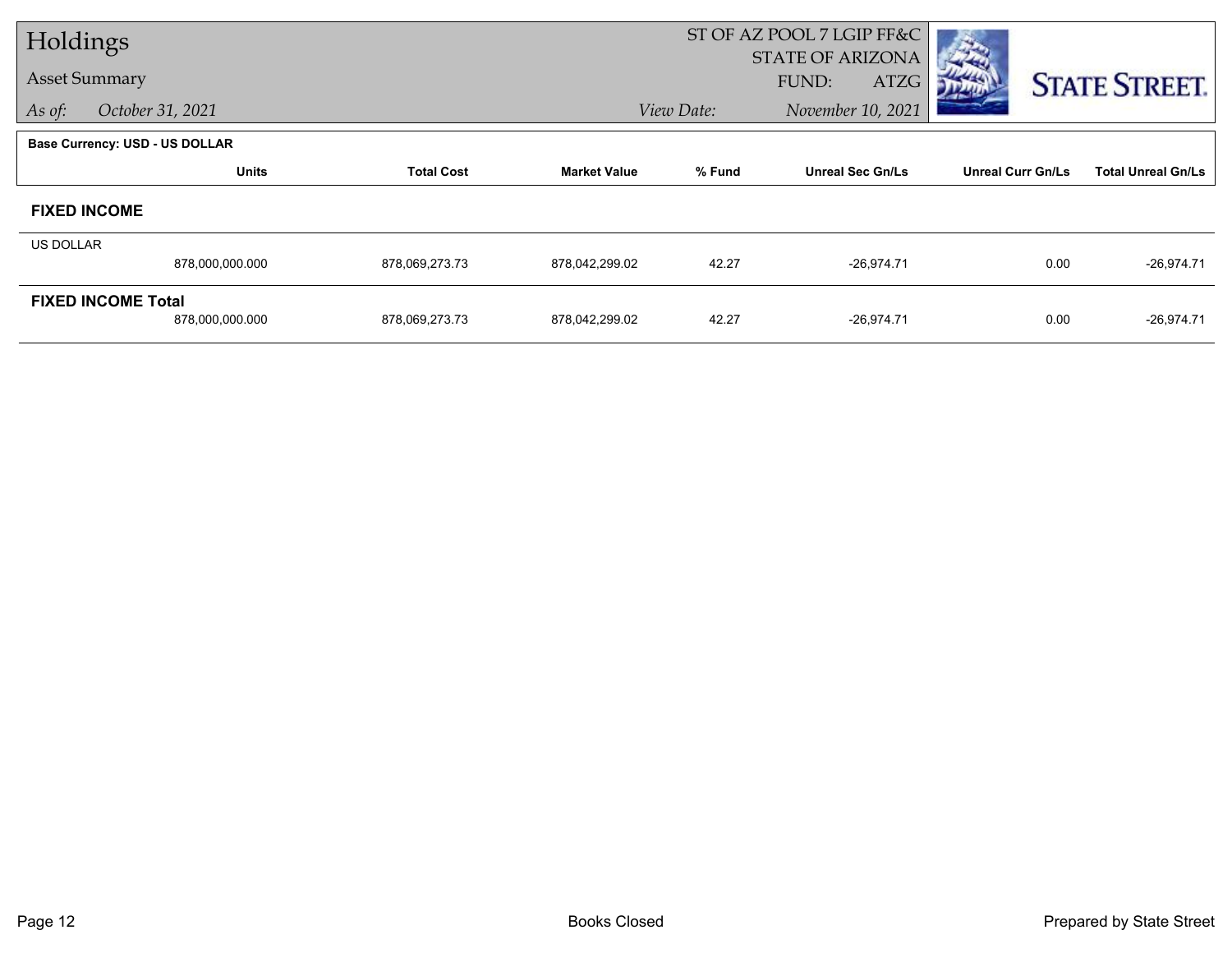| Holdings             |                                       |                  |                     | ST OF AZ POOL 7 LGIP FF&C |                                           |              |                          |                           |
|----------------------|---------------------------------------|------------------|---------------------|---------------------------|-------------------------------------------|--------------|--------------------------|---------------------------|
| <b>Asset Summary</b> |                                       |                  |                     | <b>STATE OF ARIZONA</b>   |                                           |              |                          |                           |
|                      |                                       |                  | View Date:          |                           | <b>ATZG</b><br>FUND:<br>November 10, 2021 |              | <b>STATE STREET.</b>     |                           |
| As of:               | October 31, 2021                      |                  |                     |                           |                                           |              |                          |                           |
|                      | <b>Base Currency: USD - US DOLLAR</b> |                  |                     |                           |                                           |              |                          |                           |
|                      | <b>Total Cost</b><br><b>Units</b>     |                  | <b>Market Value</b> | % Fund                    | <b>Unreal Sec Gn/Ls</b>                   |              | <b>Unreal Curr Gn/Ls</b> | <b>Total Unreal Gn/Ls</b> |
| <b>FUND Total</b>    |                                       |                  |                     |                           |                                           |              |                          |                           |
|                      | 2,076,978,837.230                     | 2,077,008,680.37 | 2,076,981,705.66    | 100.00                    |                                           | $-26.974.71$ |                          | 0.00<br>$-26,974.71$      |